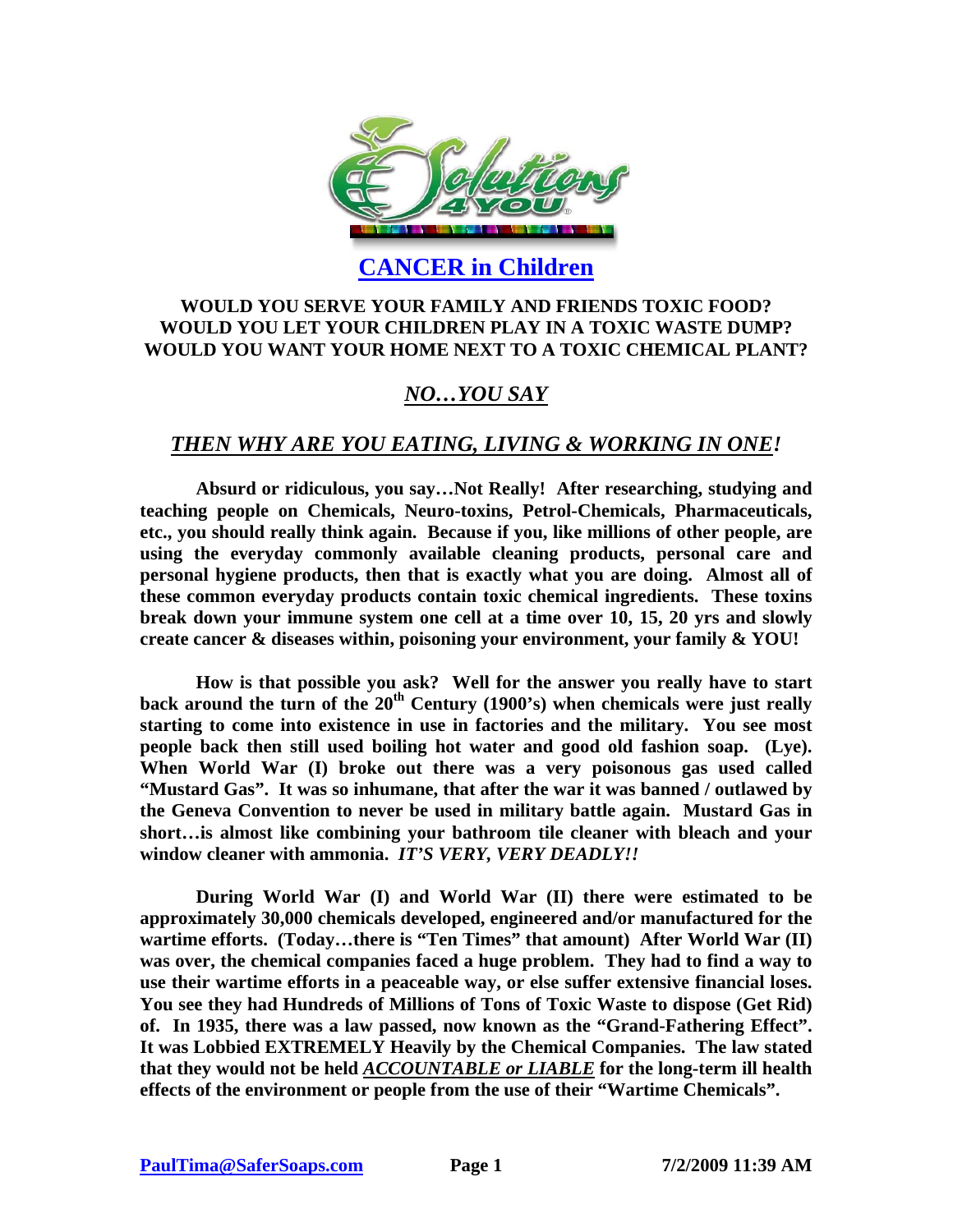**Example – Did You Know? That Fluoride was one of the single biggest elements used in the making of the Atomic Bomb, and that there were hundreds of millions of tons of "Run-Off Toxic Waste" that was needed to be disposed of.** 

**AKA – The 1935 Grand-Father Law comes into play. You see if this law was not in existence the chemical companies would have faced bankruptcy or huge losses because they would have had to PAY to have this toxic waste removed. Instead they use the toxic waste to make YOUR common everyday cleaning products, personal care and personal hygiene products and SELL them to YOU for a HUGE PROFIT!** 

#### *It sounds like "The 7 Dwarfs of the Tobacco Industry" – All Over Again!!*

**What better "Legal Way" the chemical companies have not only to eliminate the expense and risk of disposing of these chemicals, while making a huge profit, by creating a mass consumer market for them? This way the deceived, innocent and un-suspecting public would become the chemical manufacturer's toxic waste dump, and would pay them for the privilege to do so, through deceptive word advertising.** 

**Cleaning products, dishwashing detergents, disinfectants, foods, insecticides, personal care, personal hygiene, pesticides, public water supply, petroleum products just to name a few, were "All Improved" with the addition of toxic chemicals. In the 1950's, Dow Chemical came out with a slogan "Better Living Through Chemistry". You were virtually looked at as a communist if you did not support and use all these wonders of modern technology.** 

**Example – Did You Know? The microwave oven was banned / outlawed by virtually every European country, yet our government allowed the manufacture, sale and use of this "Modern Technology". Sound Familiar…I always thought that Radiation was Radiation no matter how you cook it or it cooks you.** 

**It is estimated that there is well over 300,000 new chemicals that have been created, designed and introduced into society since World War (II). With the biggest majority of them never being tested for the long term (or even short term) ill health effects of the environment, your family, or you. Oh, I'm sorry…I forgot to mention your pets and wildlife too. The American Public and the World has become the unwitting subject of a massive toxicological experiment.** 

**My case in point…the same "Chemical Companies" that created all of this and got you sick in the first place by advertising their chemical products on T.V. in the 50's, 60's & 70's…are the same "Chemical Pharmaceutical Companies" that are "getting you better" by advertising their "Meds" on T.V. in the 80's, 90's & 2000's.** 

**The sad reality about this is that the American Public & the World are so uneducated, gullible, ignorant & lazy…YES…ignorant & lazy, that they are allowing this to happen. Many of these chemicals are byproducts of the petrochemical industry, and are known neurotoxins.**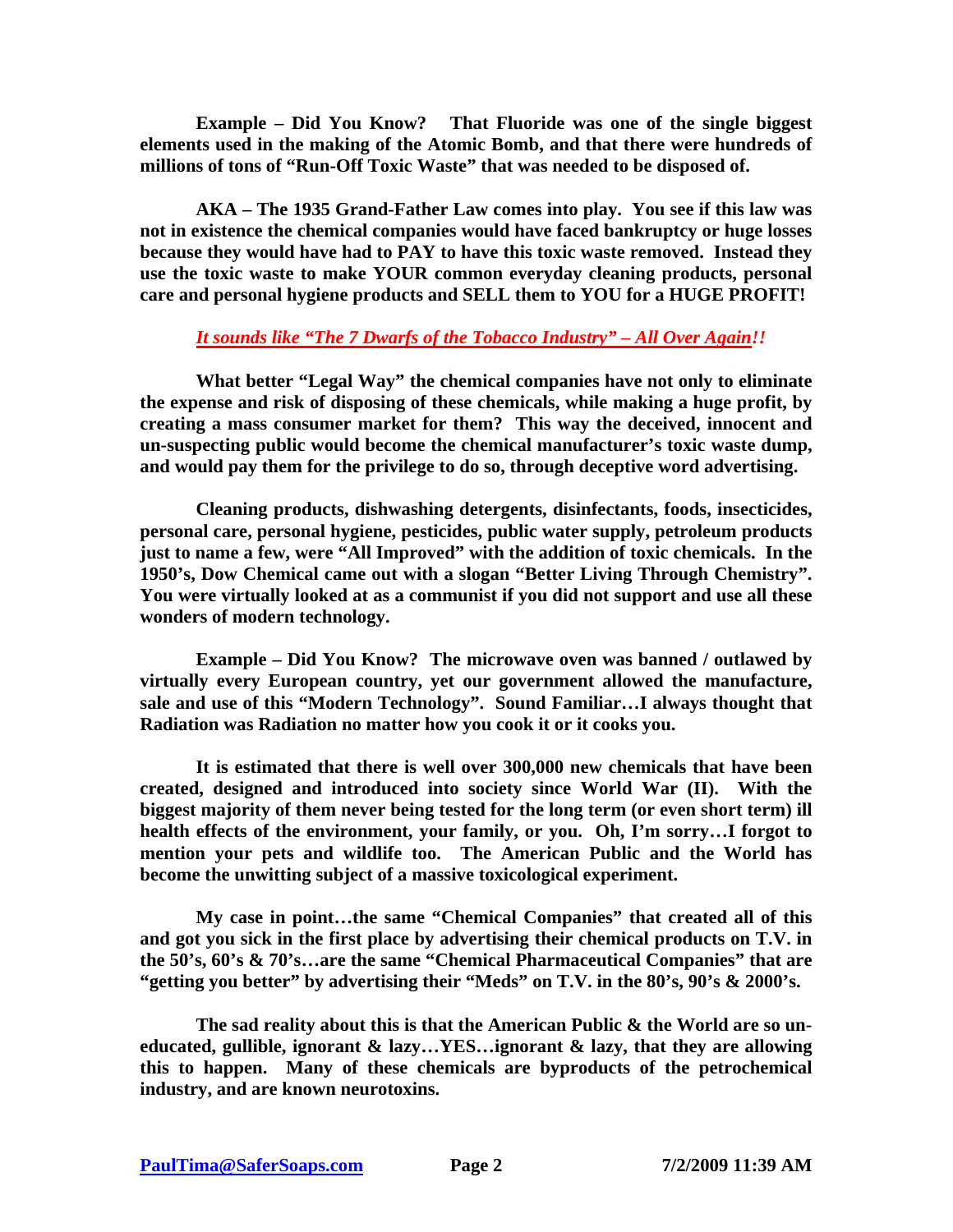**(Front Cover - US News & World Report – June 19th, 2000)** 

#### **KIDS AT RISK**

**New evidence points to a link between environmental poisons & learning disabilities** 

**A Neurotoxin and/or Neuro-toxicants are chemicals, which destroy or impair the ability of your brain, lymphatic and/or nervous system to function properly. Children are particularly vulnerable to toxic chemicals. It takes a full year for a newborn child's skull to fully encapsulate while starting to build an immune system. Normal brain development begins in the Uterus and continues all through adolescence. It requires a series of complex processes to occur in a carefully timed sequence: It's estimated that it takes children about 12 years to fully develop one. Cells proliferate and move to the correct spot, synapses form, neural circuits are refined, and neurotransmitters and their receptors grow. Neurotoxins and/or Neuro-toxicants may slow, accelerate or otherwise modify any of these processes. Philip Landrigan of New York's Mt. Sinai School of Medicine says, "You end up with gaps in the wiring". In short, your children "Short Circuit"!!** 

**In 1985, the House Committee on Science and Technology reported that there were 850 known Neuro-toxicants, any of which "may result in devastating neurological or psychiatric disorders that impair the quality of life, cripple and potentially reduce the highest intellect to a vegetative state." After the hearings, the report prompted virtually NO Action. You MUST Take Action YOURSELF!!!** 

**As the brain cells, lymphatic and nervous system are destroyed, the body begins to break down in its ability to perform routine life-sustaining functions. In essence, (Immune System Failure) our antibodies can NO longer fight off bacteria, disease, fungi, parasites, viruses, etc. As these toxins disturb the internal chemical balance, the body begins to cannibalize itself from the inside in a desperate attempt to re-establish its equilibrium, which further debilitates the body and increases vulnerability to disease. No wonder that, in the past few decades, we have seen tremendous increases in all types of chronic, degenerative diseases or neurological disorders.** 

**(Front Page - The New York Times – September 29th, 1997)** 

**U.S. Reshaping Cancer Strategy As Incidences In Children Rises** 

**Did You Know?** 

- **Cancer in children has continued growing 1% per year for decades:**
- **Acute Lymphobiastic Leukemia increased 27% between 1973 1990:**
- **Newborn children face risks, 1 in 600 of developing cancer by age 10:**
- **Cancer in children is now the most common fatal disease, about 10%:**
- **Each year in the United States over 8,000 Children developed cancer:**
- **Rates in brain cancer have skyrocket between 1973 1994, over 40%:**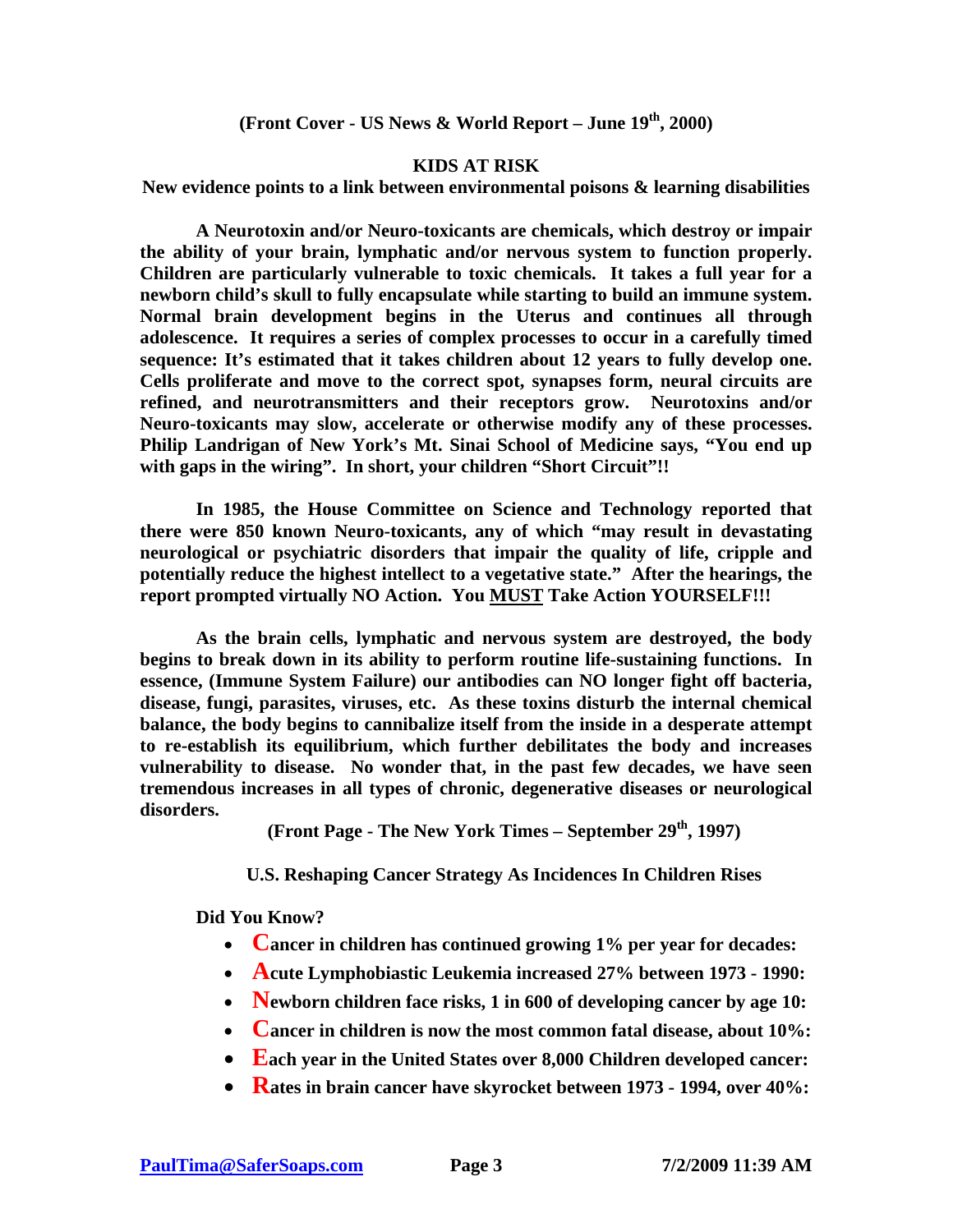**YOU do not have to be or it does not take a "Rocket Scientist" to figure out that if in just the past 100 years we have gone from 1 in 8,000 cases of cancer to about 1 in 2 today, (American Cancer Society, Governmental & Medical Statistics) that within the next Five (5) years…virtually every single person in this country will have "Live Active Cancer" growing inside them.** 

**All the while, your children, your environment, your pets and you are constantly being bombarded with and fed toxic chemical ingredients through the air you breathe, building materials, cleaning products, clothing, food, personal care and personal hygiene products, water supply, the list goes on, and on, and on!!** 



**My wife, Cheryl & I, have been learning, researching, and teaching on this subject for over (23) years; GOD has given us a gift of knowledge, understanding and wisdom on how to heal the body from cancer and disease naturally. It is our desire to re-educate you on how to heal & improve the overall health of your body.** 

**It's like a gigantic puzzle, there are so many pieces, and sometimes you just do not know where to start. We started reading about the air we breathe, the clothing we wore, the food we ate, the water we bathed in and drank, etc. When we finally pieced together the relationship of how toxic chemicals "Toxins" react in the body, (One of the Major Missing Links) we actually removed from our home (66) sixty-six common everyday products that contained toxic chemical ingredients. After all the researching and studying we had previously done, we thought that we were doing a really great job at staying healthy…WOW…were we WRONG!!** 

**Through the chemical, petrochemical and pharmaceutical industries high powered and successful "Deceptive Word Advertising", the products that those industries are actually selling you, are the products that they want you to actually buy, and deceive you into thinking that you are actually buying the products that you think you actually want to buy.**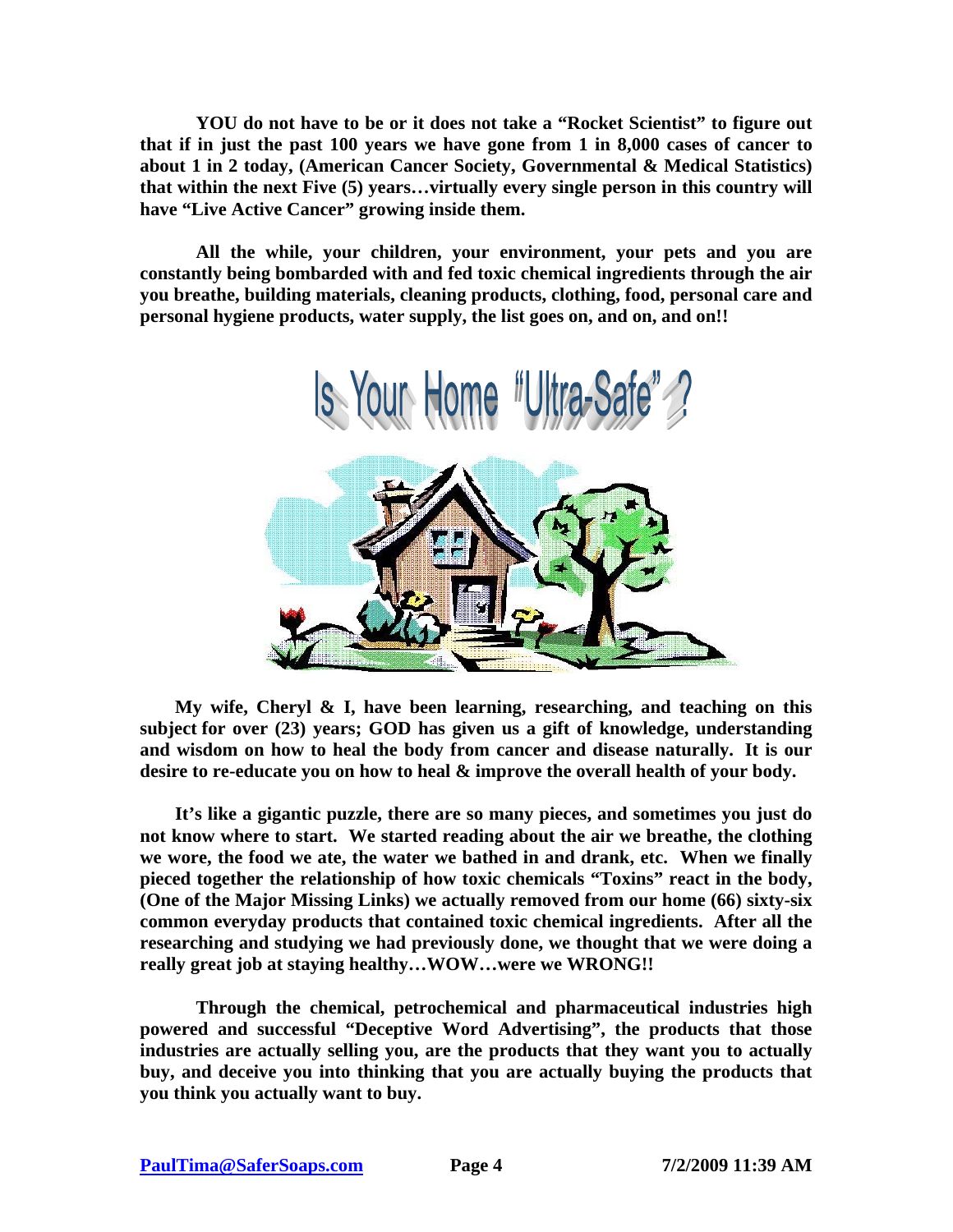**Example – Mouthwash: Follow closely; let's take a trip to the grocery store or better yet, the health food store. Let's go down the personal care isle to find your favorite mouthwash that you are currently using. AHH…there it is…it says on the label, "ALL Natural, 100% Organic, Biodegradable & Environmentally Safe", it looks good, smells good, taste good, so you buy it. Some even say it kills germs!** 

**What do those (4) four "Deceptive Phrases / Words" mean to you? THINK!! You think it means; it's ALL Natural, 100% Organic, Biodegradable and is SAFE for the Environment. BUT…what if I told you that the main ingredient or better yet, the inert ingredients (which chemical manufactures DO NOT have to list) was say…the poison venom from a Mamba or Rattle Snake.** *Would You Still Use It?* 



**It may shock you to learn that according to the National Safety Council, more children under the age of (5) Five die of accidental poisoning at home, than are accidentally killed with guns at home. In fact, the (#1) poisoning chemical agent found in the home today…is CASCADE DISHWASHING DETERGENT!** 

**Many common ingredients used in products today, like poison venom(s), are "ALL Natural, 100% Organic, Biodegradable & are SAFE for Your Environment". YOU SEE…or…MAYBE YOU DON'T SEE…NO where on their label did they say that it was SAFE for your brain, immune system or vital organs of your body. If you are using any of the products listed above, you can probably bet that you are slowing poisoning your children, your immune system, and pets one cell at a time.** 

**In short, what the chemical, petrochemical and pharmaceutical industries are saying; is that their products are SAFE for the Rocks and Trees…There just Dangerous and/or Deadly to your family, your pets and YOU!** 

**Just to name a few…the following have ALL been linked to toxic chemicals. A.D.D. in children, allergies, asthma, birth defects, brain disorders, bronchitis, cancer, learning disabilities, lymphatic breakdown, mental disorders, M.C.S., multiple sclerosis, nervous system failure, Parkinson's, scoliosis, skin disorders, etc.**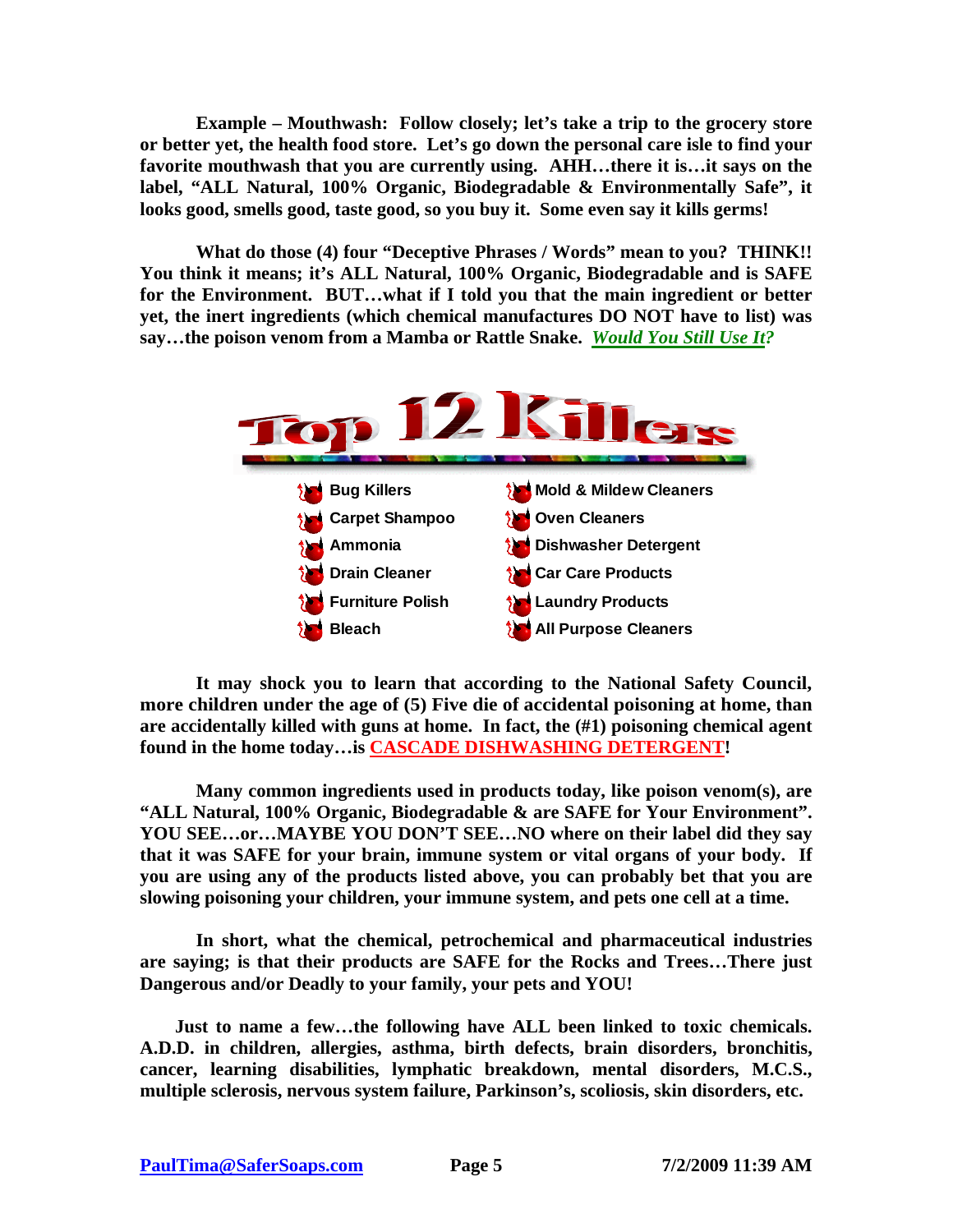# Did You Know

**Prior to the 1970's, Federal Laws REQUIRED the skull & crossbones symbol to be on ALL of the labels of household products that were…Dangerous & Deadly!**

**More than (7) Seven Million accidental poisonings occur each year, with more than 75% involving children under the age of (6) Six.** 

**—–***The Columbia University College of Physicians & Surgeons*

**Today, the 2nd highest rate of child poisonings are now ages 9 – 15. By inhaling vapors to "Get High" or "Huffing" toxic household products, permanent brain damage is often the result.** 

**—–***Readers Digest, June 96*

**Warning labels… required by the U.S. Government EPA; Office of Pesticides and Toxic Substances, are as follows:**

> l, **DANGER Fatal or Harmful if Swallowed**

**WARNING Harmful or Fatal if Swallowed**

**CAUTION Harmful or Fatal if Swallowed**

**A TASTE To aTEASPOON Can be FATAL To an ADULT**

**A TEASPOON To an OUNCE Can be FATAL To an ADULT**

**A OUNCE To a PINT Can be FATAL To an ADULT**

**If these Small Amounts of "TOXIC CHEMICALS" could be fatal to an adult By Inhalation, Ingestion or Absorption thru your skin, just imagine what…** 

**THEY ARE DOING TO YOUR CHILD!**

**What you truly have to understand about these "NEW Warning Labels" are two very important issues.** 

**1. These tests were conducted on Adult Males, In Their Prime, and were an average of 185 lbs ea. Their bodies, brain, immune systems, skeletal frames, vital organs, etc. obviously had already been developed. Infant babies that are just born, or young children starting to develop and grow their bodies, brain, immune systems, skeletal frames, vital organs, and weigh only 15-30 lbs, DON'T STAND A CHANCE. They will develop Cancer & Disease. The irony is the majority of people are Ignorant to the facts…What about You?**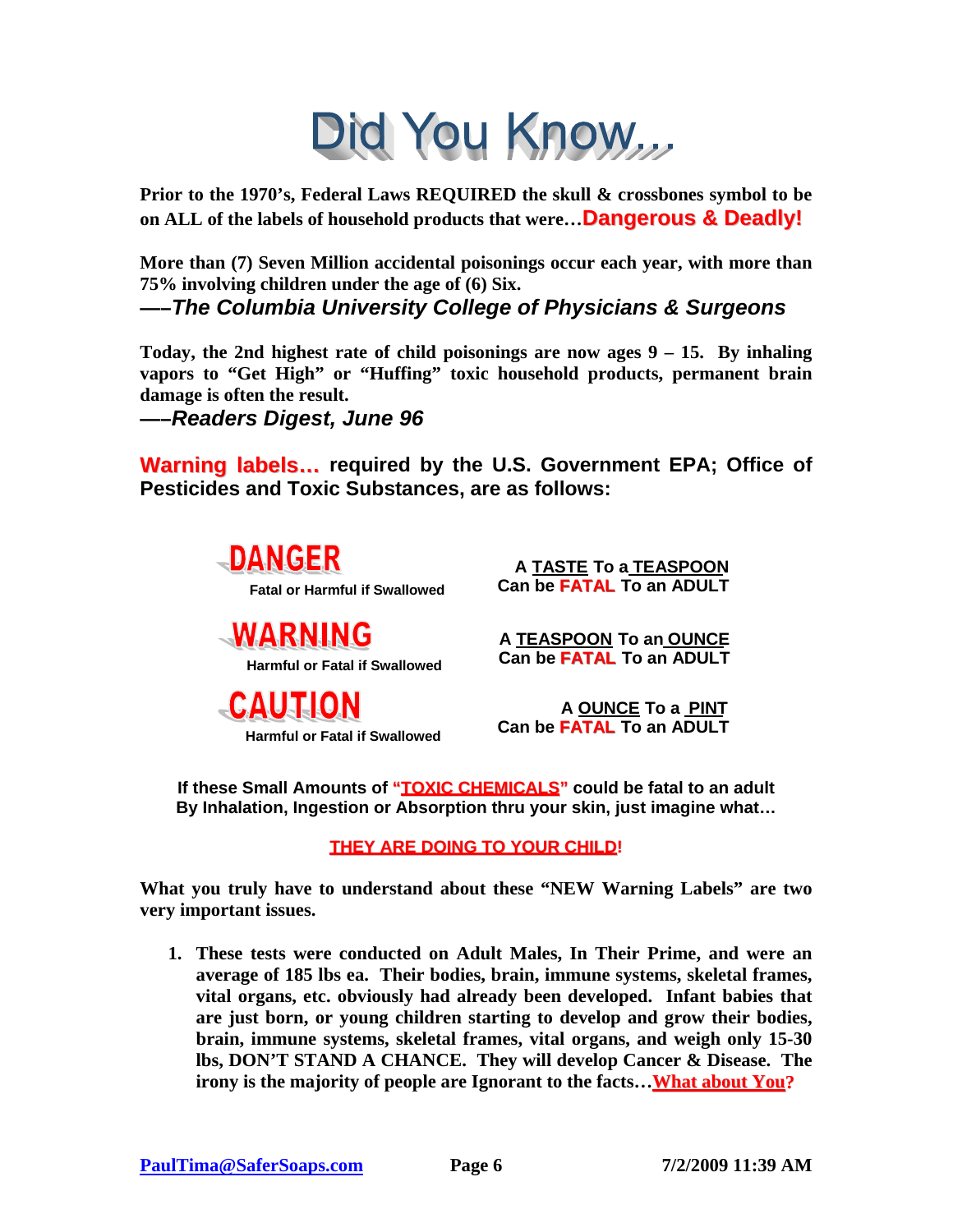**2. GREED – MONEY – POWER! This leads to the major problem that you'll read about below. If you are at least (45), do you remember when you were growing up and your parents or grandparents showed you and told you that you were NEVER to touch anything that had the Skull & Crossbones Symbol on it. That (1) One symbol not only probably saved your life but millions of other children also. Haven't you ever wondered what happened to it?** 

**The chemical companies lobbied Congress and the E.P.A. to remove that one symbol in place of the New Warning Labels. Why...Greed – Money – Power!** 



**Cancer rates continue to increase every year since 1970! Brain cancer in children is up 40% in 20 years. Toxic chemicals are largely to blame. —–***Cancer In Children Rises, NY Times September 29, 1997*

**New evidence points to a link between environmental poisons and learning disabilities. Chemicals in the environment come under scrutiny as the number of childhood learning problems soar.** 

**—–***Kids at Risk, US News Cover Story June 19, 2000*

**Feeling ill? It could be your housekeeping habits, according to physicist Philip Dickey, Ph.D., director of the Household Toxics Program, Seattle.** 

**—–***Make a Clean Sweep, Vegetarian Times September 2000*

**One common ingredient found in most cleaning and personal care products is formaldehyde. Manufacturers are not required to list this toxic chemical as an ingredient. A Material Safety Data Sheet, which, by law, must be supplied to anyone who uses any chemical product in the workplace, warns: " Suspected carcinogen; May be fatal if inhaled, swallowed, or absorbed through skin."** 

**—–***Government Material Safety Data Sheet (MSDS)*

**The National Institute of Occupational Safety and Health analyzed 2,983 chemicals used in personal care products. The final results were as follows:** 



- **778 caused acute toxicity**
- **376 caused skin and eye irritation**
- **314 caused biological mutation**
- **218 caused reproductive complications**
- **148 caused cancerous tumors**

#### **WARNING" You Cannot Trust The New Warning Labels!**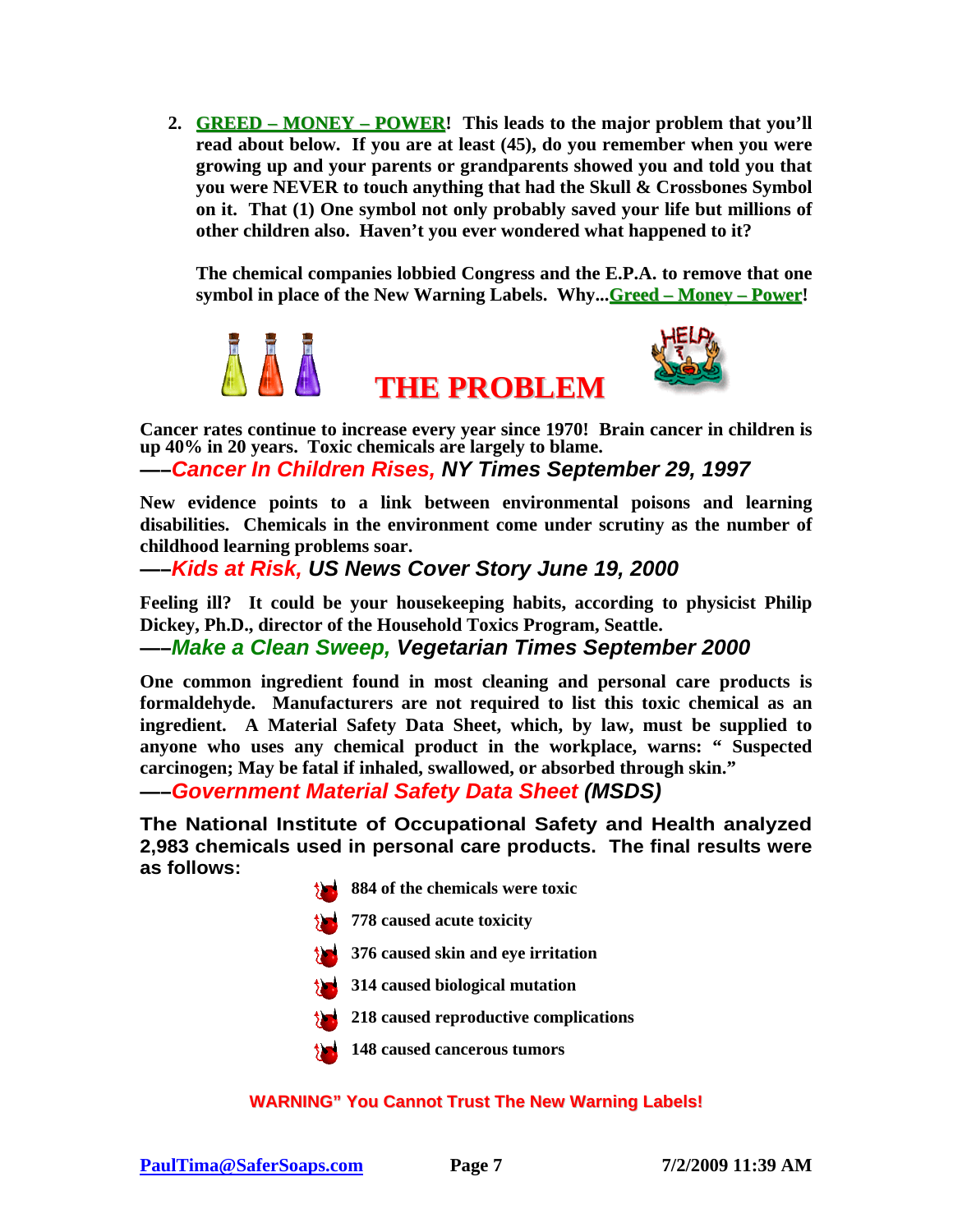



 **THE PROBLEM & THE SOLUTION**  $\_$  ,  $\_$  ,  $\_$  ,  $\_$  ,  $\_$  ,  $\_$  ,  $\_$  ,  $\_$  ,  $\_$  ,  $\_$  ,  $\_$  ,  $\_$  ,  $\_$  ,  $\_$  ,  $\_$  ,  $\_$  ,  $\_$  ,  $\_$  ,  $\_$  ,  $\_$  ,  $\_$  ,  $\_$  ,  $\_$  ,  $\_$  ,  $\_$  ,  $\_$  ,  $\_$  ,  $\_$  ,  $\_$  ,  $\_$  ,  $\_$  ,  $\_$  ,  $\_$  ,  $\_$  ,  $\_$  ,  $\_$  ,  $\_$  ,

# **Colloidal Micelles:** *A Technical Summary*

**Colloidal micelle technology is a new approach in the field of organic chemistry. It was discovered during the early 1980's by an environmentally conscious group of scientists. With minor modifications the basic technology can produce an impressive variety of poison-free, environmentally friendly products. Products created by this new technology can potentially replace millions of tons of toxic chemicals such as household, industrial and marine cleaners; agricultural applications including pesticide treatments; personal hygiene products such as acne preparations and lice shampoo; automobile; motorcycle and boat maintenance products; pet care products such as flea dip and flea shampoo; and insect repellents.** 

**The colloidal micelles in the SOLUTIONS-4-YOU.COM® products are composed of natural organic ingredients. The word "organic" as it is used here means both "carbon-based" and "naturally occurring in nature, not harmful to living systems." The word "colloidal" pertains to the ability of tiny particles to remain suspended in a solution. The word "micelle" means "cell that emulsifies." We believe that this is the first time micelle technology has been achieved with the use of natural ingredients that are completely safe for the environment, humans and pets.** 

**In micelle technology, molecules create a field similar in some respects to a magnetic field. However, the molecular attraction induced by the microscopic micelles is not the attraction occurring in a magnetic field between opposite poles (positive and negative). Instead, the molecular micelle attraction occurs between like poles (positive and positive, and negative and negative). Each micelle molecule has a hydrophilic (water-seeking, negative) pole and a hydrophobic (water-repelling, positive) pole. The hydrophilic poles attract each other and form the interior of the micelle the hydrophobic poles attract each other and form a circular, tough outer surface. When a single micelle molecule comes in contact with a heavy hydrocarbon molecule-in other words, oil or grease, which is always hydrophobic – the hydrophobic center of the micelle molecule bonds to the hydrocarbon molecule, thus trapping it inside itself. In this way, the heavy hydrocarbons are pulled away from the original surface to which they were attracted (cloth, metal, skin, wood, etc.) and into the center of the micelle. The oil or grease remains permanently trapped inside the micelle molecule and is simply washed away with water.** 

**The precise details of the manufacturing process for these products are trade secrets. The manufacturing process and the products themselves meet OSHA standard 29 CFR 1910 1200. OSHA stipulates no specific disposal requirements. The products may be poured down a sewer line or directly into the ground.** 

\_\_\_\_\_\_\_\_\_\_\_\_\_\_\_\_\_\_\_\_\_\_\_\_\_\_\_\_\_\_\_\_\_\_\_\_\_\_\_\_\_\_\_\_\_\_\_\_\_\_\_\_\_\_\_\_\_\_\_\_\_\_\_\_\_\_\_\_\_\_\_\_\_\_\_\_\_\_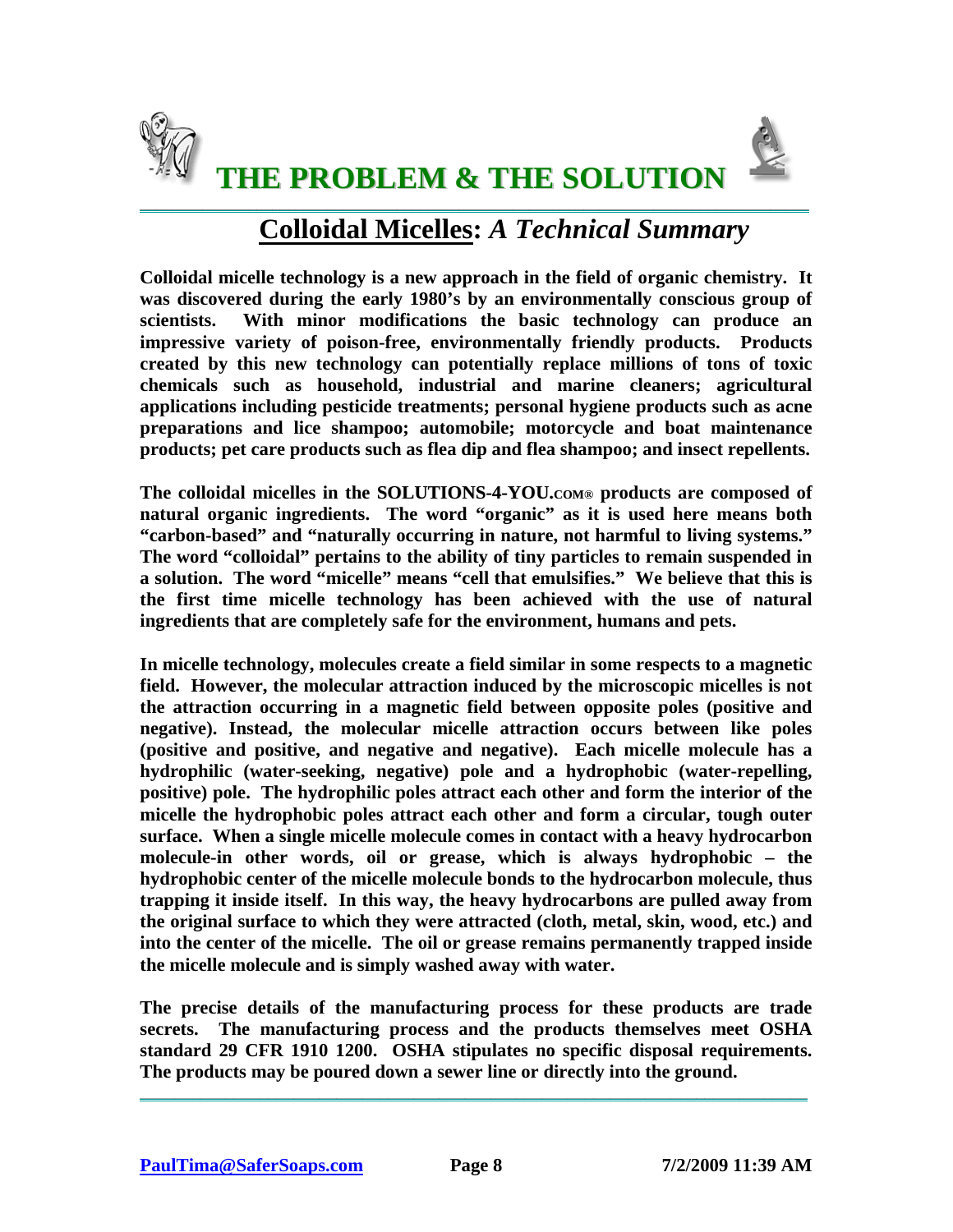*ccording to the U.S. Government and product manufacturers*, the following is a partial list of chemical poisons found in products that are cording to the U.S. Government and product manufacturers, the following is a partial list of chemical poisons found in products that a absorbed, ingested or inhaled by the body before you even eat breakfast. **Theses lists DO NOT include the use of common household cleaners!** 

# **30 Ways You POISON Yourself Before Breakfast &**  THE NEGATIVE HEALTH EFFECTS

**Alcohol, Acids & Alkali: anemia, cancer, coughing, cramps, death, depression, disorientation, dizziness, fatigue, headaches, heart damage, muscle weakness, nerve damage, organ damage, rashes, respiratory problems, sleeping problems, vision problems and more.**  $1<sup>4</sup>$ 

**Bleaches & Chlorines: anemia, child development problems, cancer, diabetes, gastrointestinal cancer, gland cancer, headaches, heart disease, immune system breakdown, mental function difficulties, organ cancer, pulmonary edemas, severe eye problems, urinary tract cancer and more.**  $2^{\frac{B}{g}}$ 

**Detergents & Emulsifiers:** allergic reactions, blindness, cancer, cataracts, interference with nutrient absorption, loss of hair, organ damage, reproductive damage scalp emuntions skin irritation strips skin of protective **interference with nutrient absorption, loss of hair, organ damage, reproductive damage, scalp eruptions, skin irritation, strips skin of protective oils and more.**

**Dyes & Fragrances (Synthetic): ADD, allergic reactions, cancer, convulsions, depression, dizziness, headaches, Hodgkin's, hyperactivity, irritability, Leukemia, muscular aches and pains, organ damage, problems-behavioral and emotional, reproductive damage, skin rashes, stomach upsets, vertigo, violent coughing and sneezing, tumors-multiple and more.** 4

**Heavy Metals (Toxic): abdominal cramps, Alzheimer's, brain disorder, cancer, emotional and immune system disorders, genetic damage, hyperactivity, motor skill difficulties, mouth sores, muscle weakness, nausea, pain in your bones and your joints, reduced intelligence, short attention span and more.** 5

**Fungicide, Insecticide & Pesticides: ADD, birth defects, cancer, death, dizziness, fatigue, flu-like symptoms, genetic mutations, gland tumors, insomnia, memory loss, muscle weakness, nausea, nervous system disorder, pain in your bones and your joints, organ damage, stomach cramps, swelling of body parts and more.**  6

**Petrochemicals: allergic reaction, asthma, cancer, depression and fatigue, headaches, inhibit skin functions, intestinal gas, immune system disorders, premature aging, pimples, rashes, respiratory failure, sensitivity to the sun, splitting of your finger and toe nails and more.** 7

**Preservatives (Synthetic) & Volatile Organic Compounds (VOC's): asthma,**<br> **Preservatives**, digestive problems, eye and organ damage, headaches, mental<br>
confusion muscle weekness poin in your bones and your joints reproduc **cancer, cramps, digestive problems, eye and organ damage, headaches, mental confusion, muscle weakness, pain in your bones and your joints, reproductive damage, respiratory problems, skin rashes, tumors and much, much more!!**